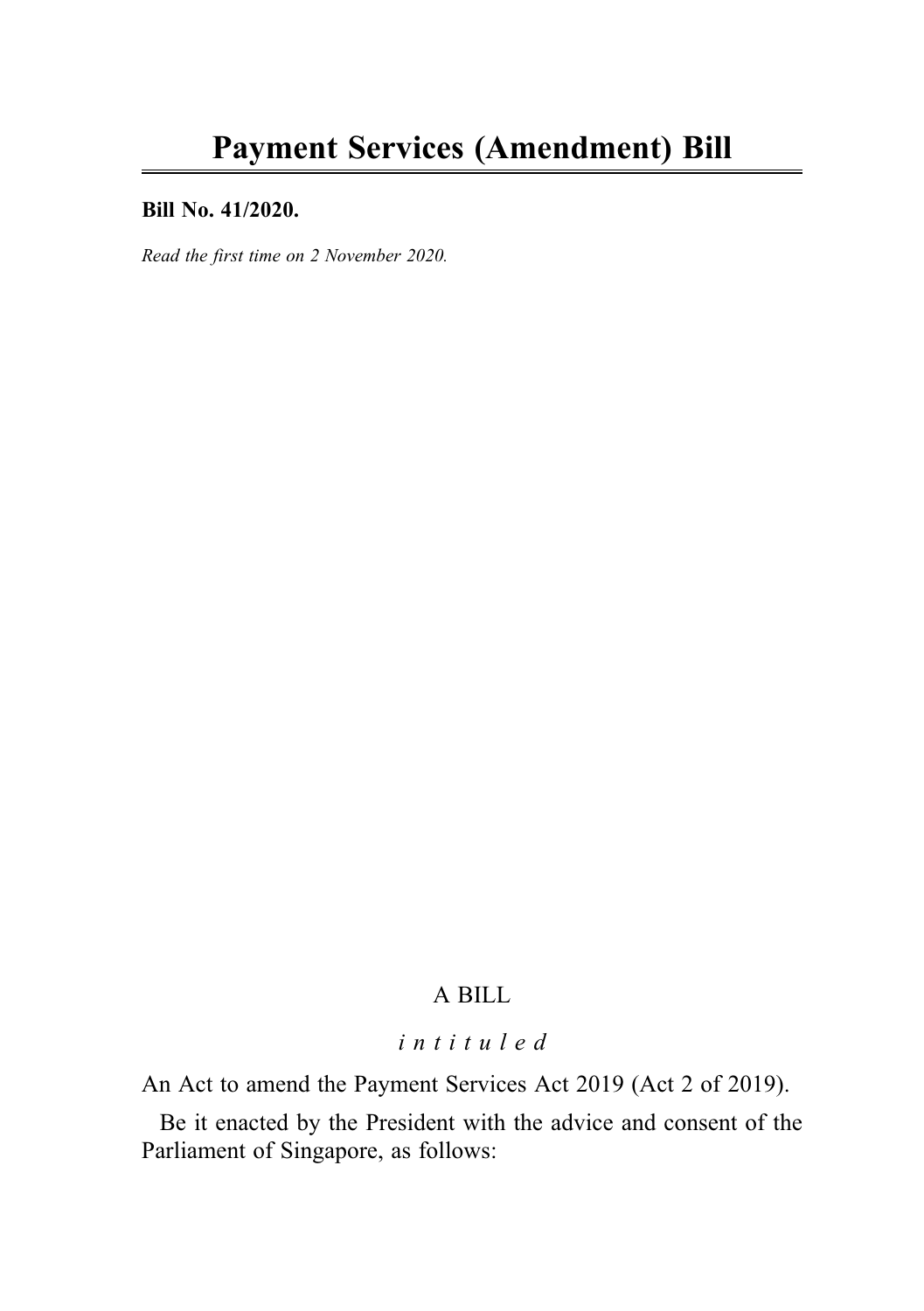### Short title and commencement

1. This Act is the Payment Services (Amendment) Act 2021 and comes into operation on a date that the Minister appoints by notification in the Gazette.

## <sup>5</sup> Amendment of section 2

2. Section 2(1) of the Payment Services Act 2019 (called in this Act the principal Act) is amended by deleting the definition of "digital payment token service" and substituting the following definitions:

- " "digital payment token account" means any account, or any <sup>10</sup> device or facility (whether in physical or electronic form), that contains digital payment tokens;
	- "digital payment token instrument" and "digital payment token service" have the meanings given by Part 3 of the First Schedule;".

# <sup>15</sup> New section 21A

3. The principal Act is amended by inserting, immediately after section 21, the following section:

# "Additional requirements in respect of licensee providing digital payment token service

20 **21A.**—(1) A licensee that provides a digital payment token service must satisfy the requirements prescribed by regulations made under section 103(1) in respect of —

- (a) the extent to which assets (including digital payment tokens) belonging to a customer held by the licensee <sup>25</sup> may be commingled with other assets (including other digital payment tokens) held by the licensee;
	- (b) the maintenance in a prescribed manner of a prescribed amount or percentage of the following assets:
- <sup>30</sup> (i) assets (including digital payment tokens) belonging to the customer held by the licensee;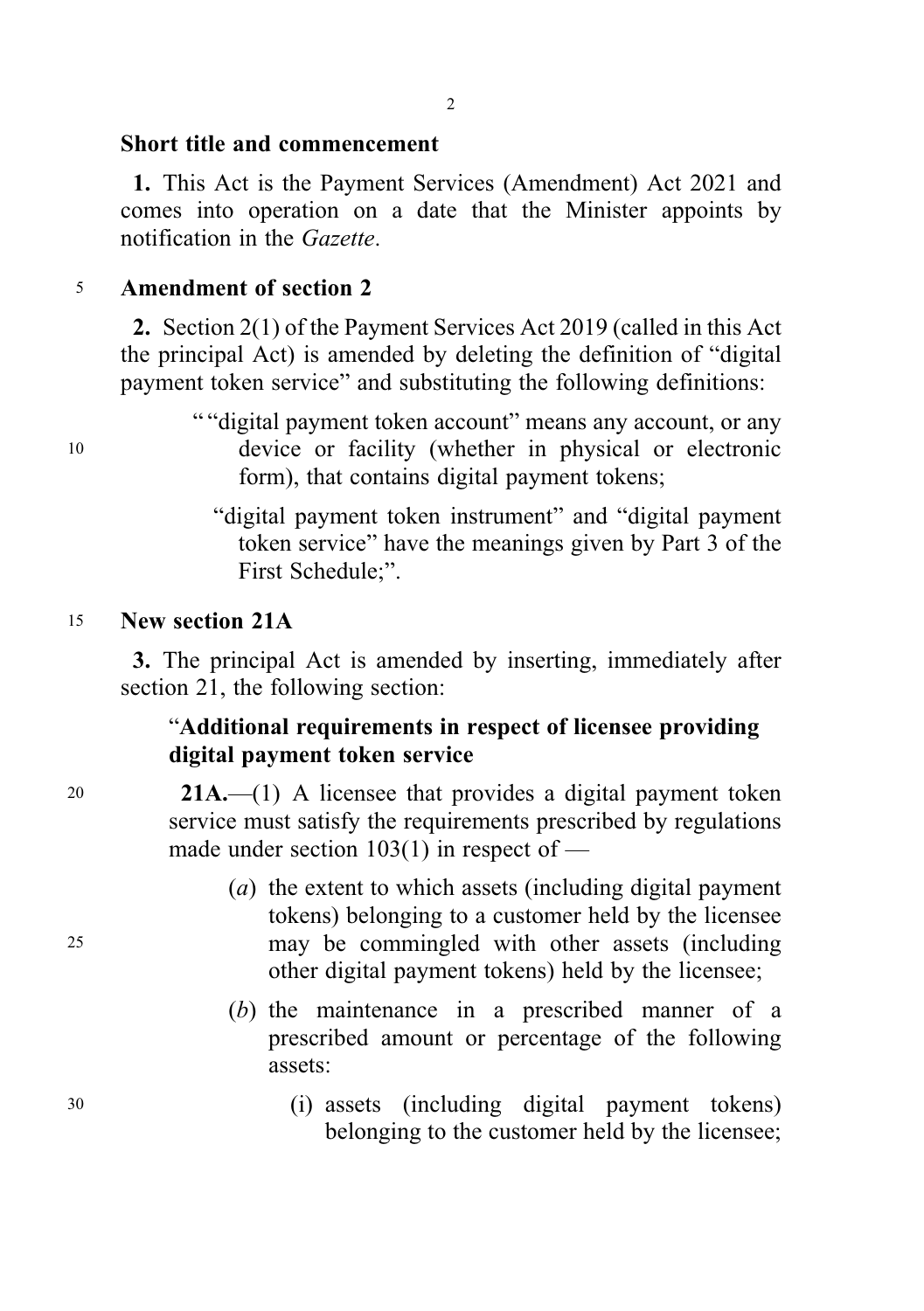- (ii) assets (including digital payment tokens) belonging to the licensee;
- (iii) other assets (including digital payment tokens) held by the licensee;
- (c) the safeguarding of assets (including digital payment  $\frac{5}{5}$ tokens) belonging to customers held by the licensee, in the event of the insolvency of the licensee;
- (d) insurance against the risk of insolvency of the licensee;
- (e) the manner in which the licensee must conduct its <sup>10</sup> dealings with a customer for the following purposes:
	- (i) safeguarding assets (including digital payment tokens) belonging to its customers;
	- (ii) protecting data relating to its customers;
	- (iii) safeguarding digital payment token instruments 15 belonging to its customers;
- (f) the disclosure, to customers of the licensee, of information relating to the manner in which the licensee —
	- (i) safeguards assets (including digital payment <sup>20</sup> tokens) belonging to its customers;
	- (ii) protects data relating to its customers; and
	- (iii) safeguards digital payment token instruments belonging to its customers;
- (g) the monitoring of digital payment token accounts and  $25$ assets (including digital payment tokens) belonging to customers held by the licensee;
- (h) the standards and processes which the licensee must adopt —
	- (i) to safeguard assets (including digital payment <sup>30</sup> tokens) belonging to customers held by the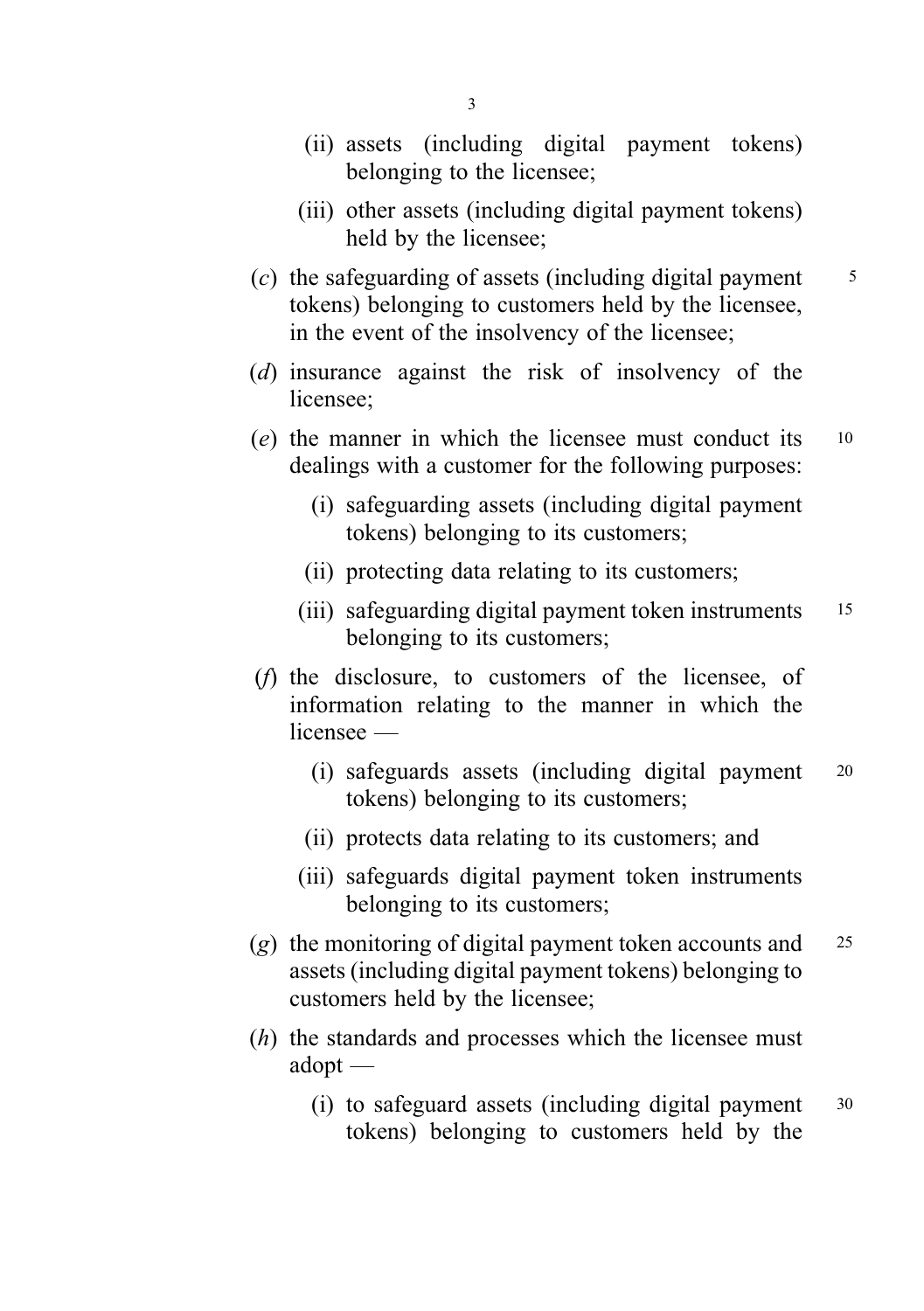licensee, and digital payment token instruments, from unauthorised use; and

- (ii) to protect data relating to customers that is held by the licensee from unauthorised use and <sup>5</sup> disclosure;
	- $(i)$  the amount of digital payment tokens which can be contained in, or transferred out of, a digital payment token account;
- $(i)$  the amount of digital payment tokens which a licensee <sup>10</sup> can hold or transfer (whether for itself or for another person);
	- (k) the exchange of digital payment tokens for Singapore currency;
- $(l)$  the use of moneys collected in exchange for digital <sup>15</sup> payment tokens for any business activity of the licensee; and
	- $(m)$  the use of digital payment tokens for any business activity of the licensee.

(2) A licensee that provides a digital payment token service <sup>20</sup> must, in respect of the service, satisfy any requirement prescribed by regulations made under section 103(1) that the Authority considers necessary or expedient in the interest of any of the following:

- (*a*) the public or a section of the public;
- <sup>25</sup> (b) the stability of the financial system in Singapore;
	- (c) the monetary policy of the Authority.

(3) Despite section  $103(3)(c)$  and  $(d)$ , regulations made under section 103(1) may provide that a licensee that contravenes a requirement prescribed for the purposes of subsection  $(1)(a)$ , 30 (b), (c), (d), (g), (h)(i), (i), (i), (k), (l) or (m) shall be guilty of an offence and shall be liable on conviction to a fine not exceeding \$250,000 and, in the case of a continuing offence, to a further fine not exceeding \$25,000 for every day or part of a day during which the offence continues after conviction."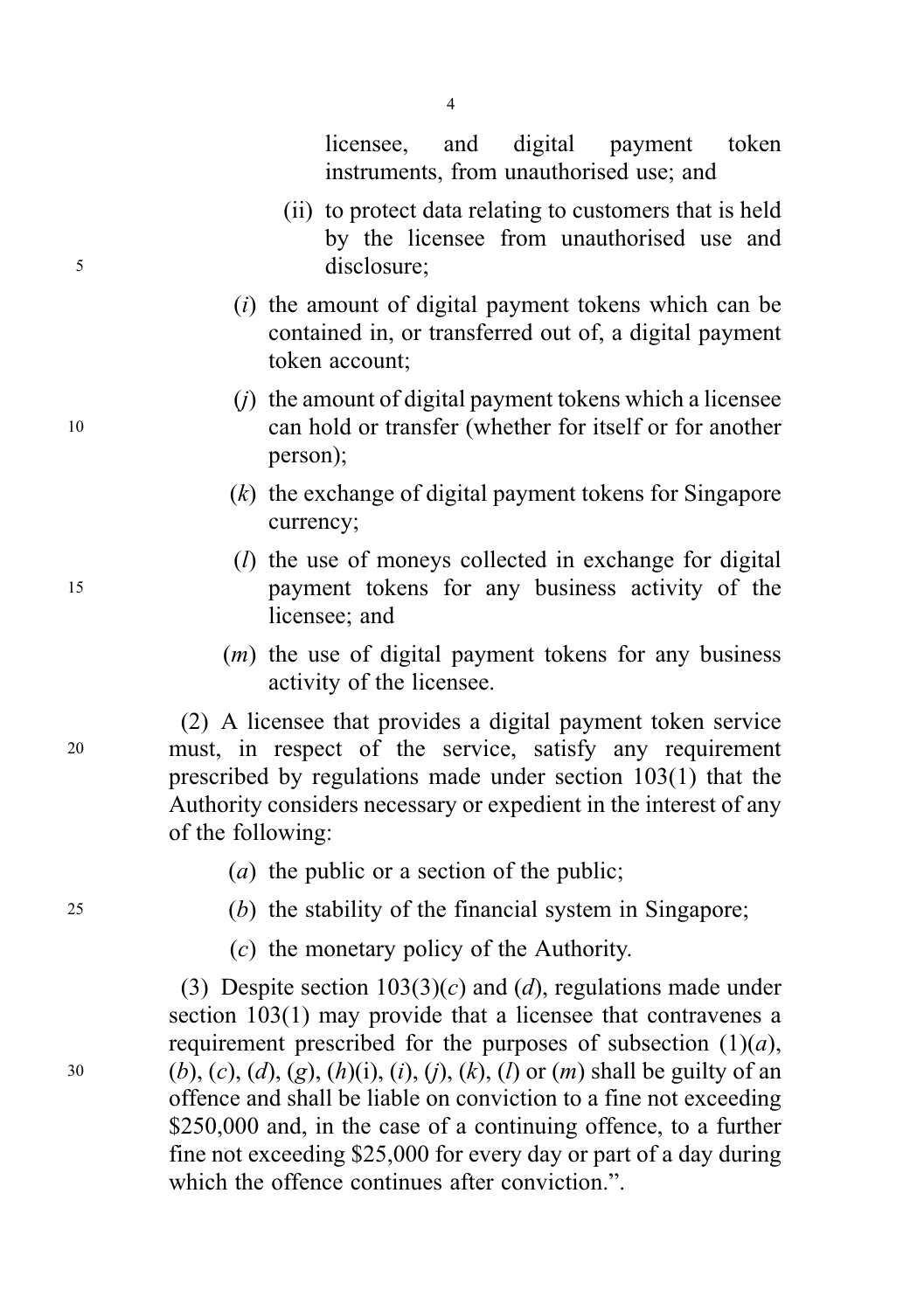### Amendment of section 23

- 4. Section 23 of the principal Act is amended
	- (a) by deleting subsection (1) and substituting the following subsection:
		- "(1) Subsection (2) applies to  $-$  5
			- (a) every major payment institution that carries on a business of providing any of the following payment services:
				- (i) a domestic money transfer service;
				- (ii) a cross-border money transfer <sup>10</sup> service;
				- (iii) a merchant acquisition service;
			- (b) any prescribed major payment institution in respect of a prescribed payment service (other than a payment service mentioned in <sup>15</sup> paragraph  $(a)(i)$ ,  $(ii)$  or  $(iii)$ ); and
			- (c) any prescribed licensee (other than a major payment institution) in respect of a prescribed payment service.";
	- (b) by inserting, immediately after the words "major payment  $20$ institution" in subsections (2) and (4), the words "or licensee":
	- (c) by deleting subsection (3) and substituting the following subsection:
		- "(3) Subsection (4) applies to  $-$  25
			- (a) every major payment institution that carries on a business of providing an e-money issuance service;
			- (b) any prescribed major payment institution in respect of a prescribed payment service <sup>30</sup> (other than a payment service mentioned in paragraph  $(a)$ ); and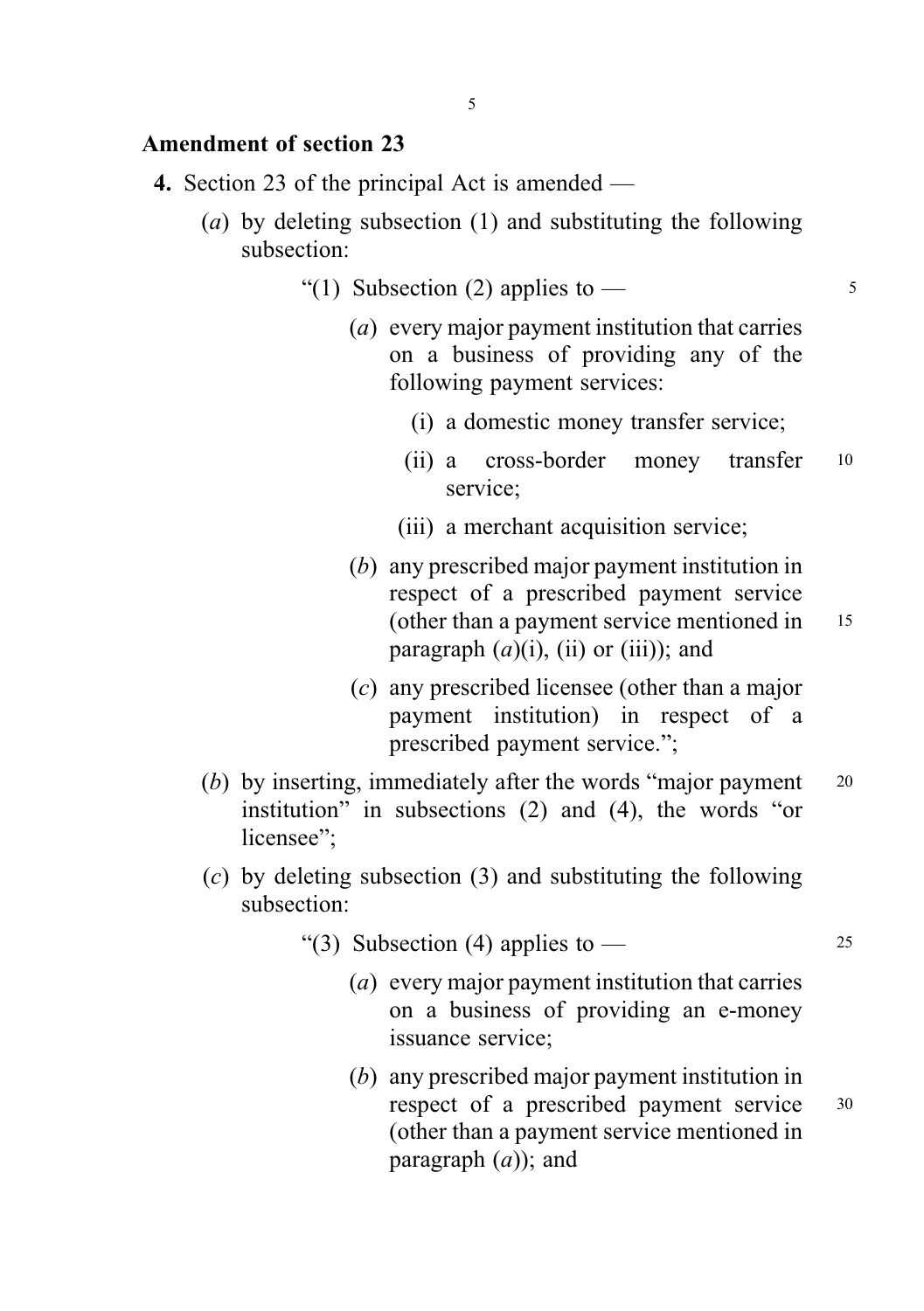|    | $(c)$ any prescribed licensee (other than a major<br>payment institution) in respect of a<br>prescribed payment service.";                                                                                                                                                 |
|----|----------------------------------------------------------------------------------------------------------------------------------------------------------------------------------------------------------------------------------------------------------------------------|
| 5  | (d) by deleting sub-paragraph (A) of subsection $(5)(b)(iii)$ and<br>substituting the following sub-paragraph:                                                                                                                                                             |
| 10 | "(A) any event affecting the ability<br>the<br>major<br>payment<br>of<br>institution<br>licensee<br><b>or</b><br>to<br>which subsection $(2)$ or<br>(4)<br>perform<br>applies<br>its<br>to                                                                                 |
|    | obligations, such as in<br>the<br>event of the insolvency of the<br>major payment institution or<br>licensee;";                                                                                                                                                            |
| 15 | (e) by inserting, immediately after the words "major payment<br>institution" in subsections $(5)(b)(iv)$ , $(c)(i)$ and $(iii)$ , $(d)$ ,<br>$(e)$ , $(f)$ , $(g)$ and $(h)$ , $(7)(a)$ and $(8)$ , the words "or licensee to<br>which subsection $(2)$ or $(4)$ applies"; |
| 20 | (f) by deleting sub-paragraph (ii) of subsection $(5)(c)$ and<br>substituting the following sub-paragraph:                                                                                                                                                                 |
|    | "(ii) the manner in which the relevant<br>money must be treated and dealt<br>with, despite any other written law,<br>on the occurrence of any event                                                                                                                        |
| 25 | affecting the ability of the major<br>payment institution or licensee to<br>which subsection $(2)$ or $(4)$ applies<br>to perform its obligations, such as in<br>the event of the insolvency of the                                                                        |
| 30 | major<br>institution<br>payment<br>or<br>licensee; and";                                                                                                                                                                                                                   |
|    | (a) by inserting immediately after the word "e-money" in                                                                                                                                                                                                                   |

(g) by inserting, immediately after the word "e-money" in subsection  $(5)(d)$ , the words "and digital payment tokens";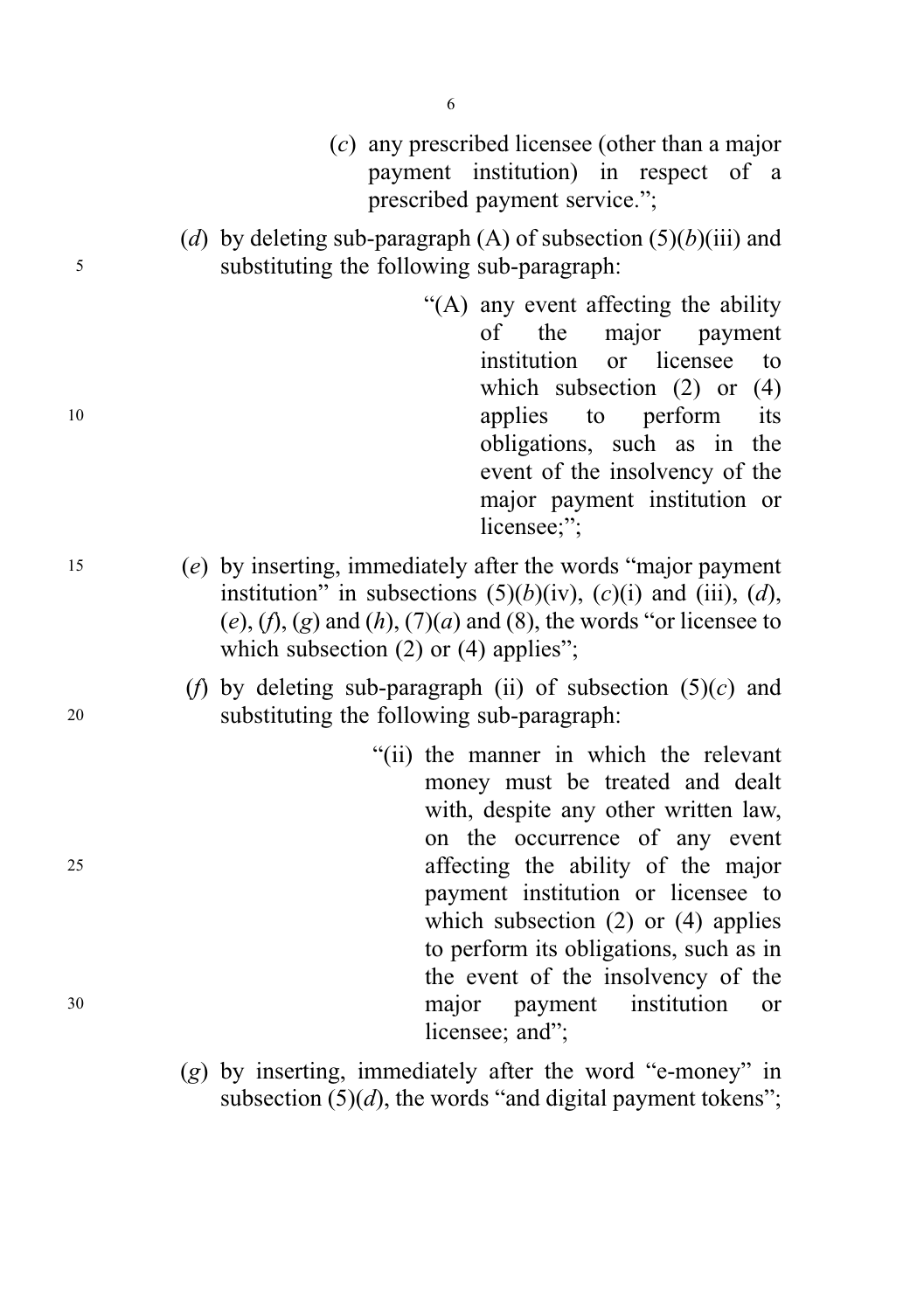- (h) by inserting, immediately after the words "insolvency of the major payment institution" in subsection (6), the words "or licensee to which subsection (2) or (4) applies";
- $(i)$  by inserting, immediately after the words "held by the major payment institution" in subsection  $(6)$ , the words "or  $\frac{5}{5}$ licensee (as the case may be)";
- (j) by inserting, immediately after the words "to the major payment institution" in subsection  $(6)(b)$ , the words "or licensee (as the case may be)";
- (k) by inserting, immediately after the words "A major <sup>10</sup> payment institution" in subsection (9), the words "or licensee to which subsection (2) or (4) applies";
- (l) by inserting, immediately after the words "major payment institution" in subsection  $(9)(a)$  and  $(c)$ , the words "or licensee (as the case may be)"; 15
- $(m)$  by deleting the words "mentioned in subsection (2) or (4)" in subsection (10) and substituting the words "or licensee to which subsection (2) or (4) applies";
- $(n)$  by deleting the words "the major payment institution must not" in subsection (10) and substituting the words "the 20 major payment institution or licensee (as the case may be) must not":
- (o) by deleting the words "received by the major payment institution" in subsection (10) and substituting the words "received by the major payment institution or licensee (as <sup>25</sup> the case may be)";
- (p) by deleting the words "A major payment institution that contravenes subsection  $(2)$ ,  $(4)$ ,  $(9)$  or  $(10)$ " in subsection (11) and substituting the words "A major payment institution or licensee mentioned in subsection (1) 30 that contravenes subsection  $(2)$ ,  $(9)$  or  $(10)$ ";
- (q) by deleting subsection (12) and substituting the following subsection: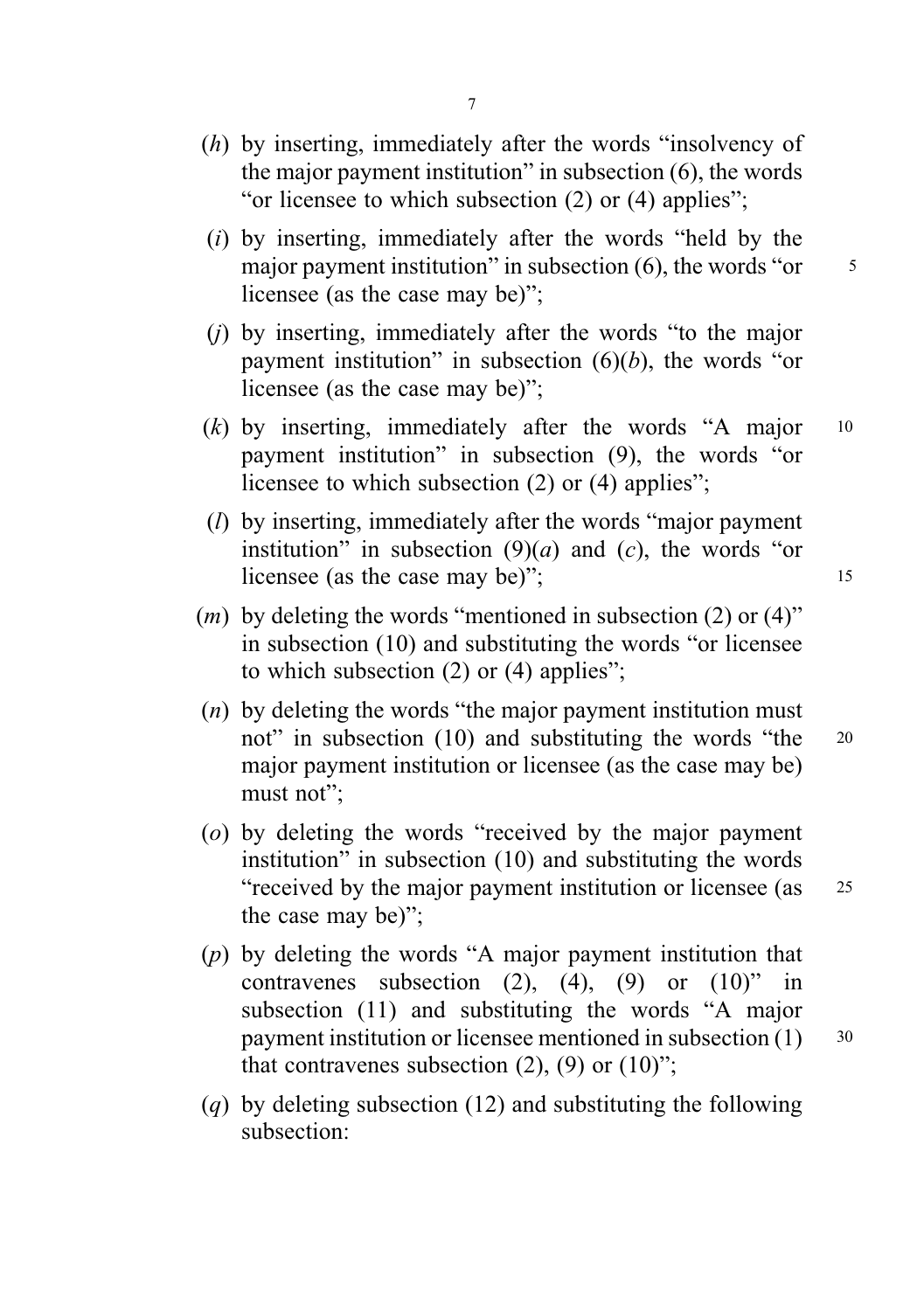"(12) A major payment institution or licensee mentioned in subsection (3) that contravenes subsection  $(4)$ ,  $(9)$  or  $(10)$ , or fails to comply with any condition imposed under subsection (8), shall be <sup>5</sup> guilty of an offence and shall be liable on conviction to a fine not exceeding \$250,000 and, in the case of a continuing offence, to a further fine not exceeding \$25,000 for every day or part of a day during which the offence continues after conviction.";

- $10$  (r) by deleting subsection (13); and
	- (s) by deleting the definition of "relevant money" in subsection (14) and substituting the following definition:

" "relevant money" —

- $(a)$  means any money —
- 15 (i) that is received —
- (A) by a major payment institution from, or on account of, a customer in respect of any payment <sup>20</sup> service mentioned in subsection  $(1)(a)(i)$ ,  $(ii)$ or (iii) or  $(3)(a)$ ;
- (B) by a major payment institution prescribed for 25 the purposes of subsection  $(1)(b)$  or  $(3)(b)$  from, or on account of, a customer in respect of any payment <sup>30</sup> service prescribed in respect of the major payment institution; or
- (C) by a licensee prescribed for the purposes of  $35$  subsection  $(1)(c)$  or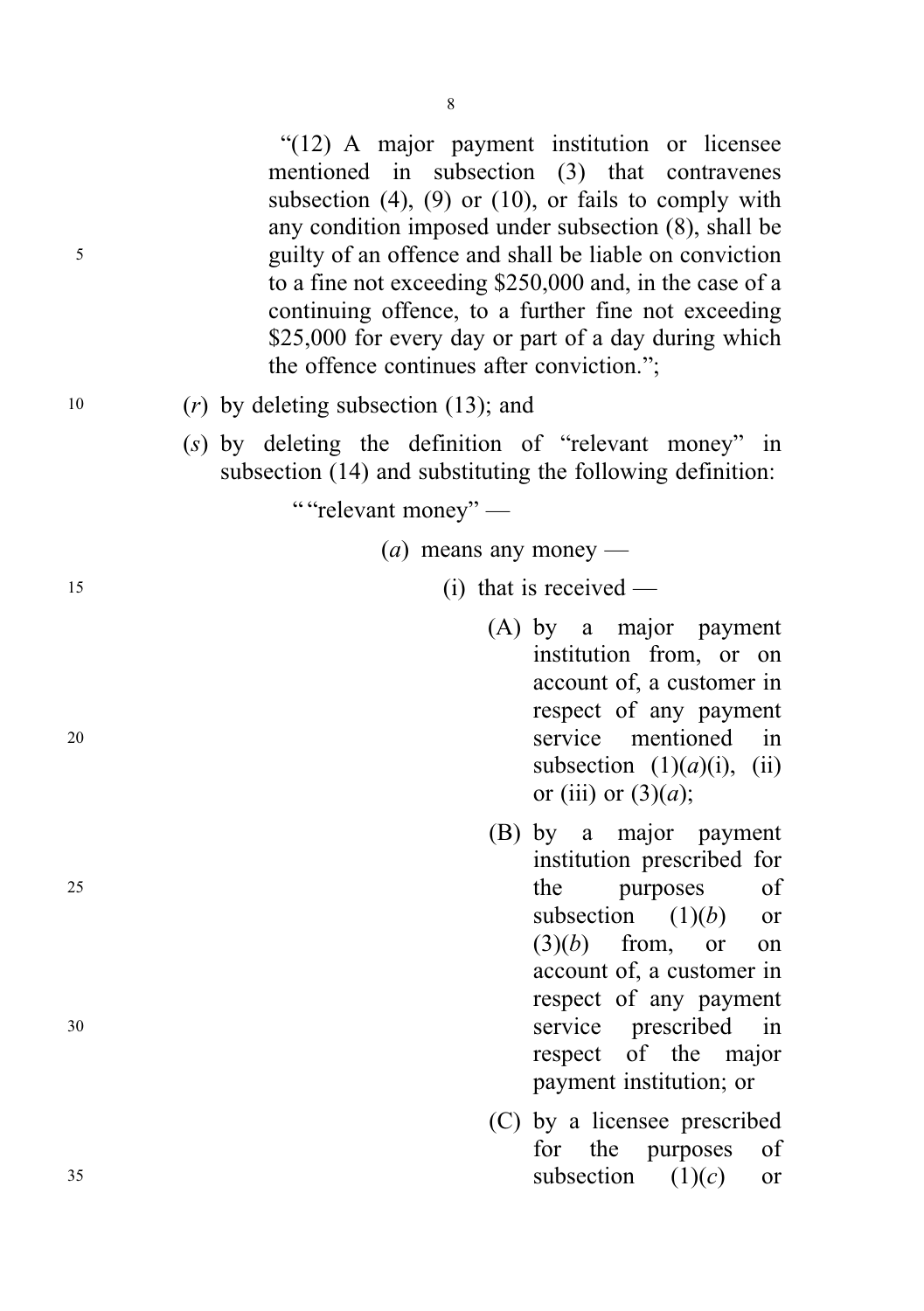$(3)(c)$  from, or on account of, a customer in respect of any payment service prescribed in respect of the licensee: and 5

- (ii) that the major payment institution or licensee (as the case may be) —
	- (A) where subsections (1) and (2) apply — continues to  $10$ hold at the end of each business day; or
	- (B) where subsections (3) and (4) apply — has held at any time and (in the case 15 of an e-money issuance service) has issued specified e-money in exchange for; but

## (b) does not include all of the following: 20

- (i) any money paid to the major payment institution or licensee (as the case may be) to reduce the amount owed to the major payment institution or licensee <sup>25</sup> (as the case may be) by a customer;
- (ii) any money that is repaid by the major payment institution or licensee (as the case may be) 30 to a customer;
- (iii) any money which is paid to the major payment institution or licensee (as the case may be), or which the major payment 35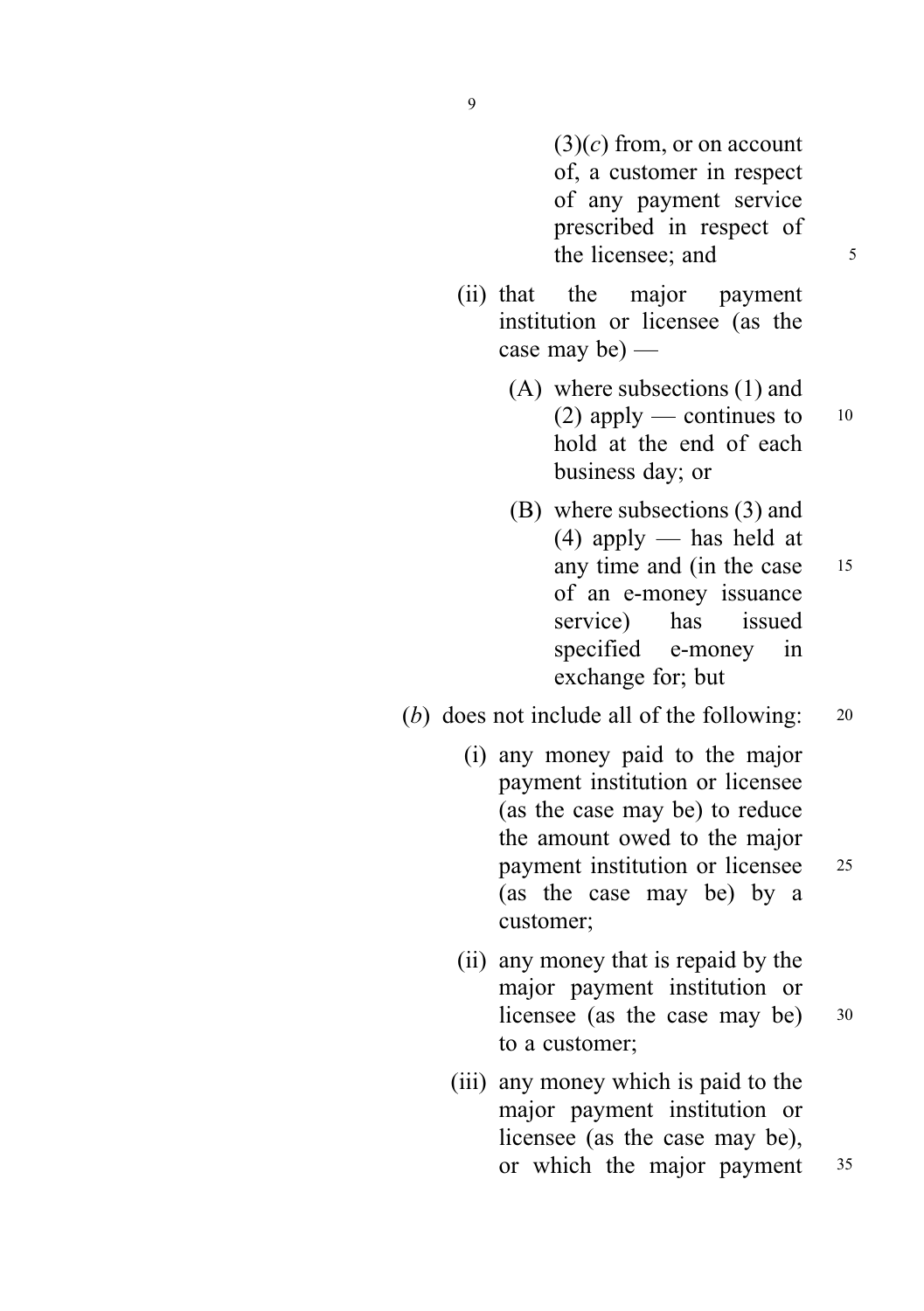institution or licensee has informed a customer will be used, to defray any fee or charge imposed by the major <sup>5</sup> payment institution or licensee for providing any payment service to a customer;

- (iv) where a major payment institution or licensee carries <sup>10</sup> on a business of providing a domestic money transfer service, a merchant acquisition service or an e-money issuance service, any money that is paid <sup>15</sup> to, and received by, a recipient in accordance with instructions given by a customer of the major payment institution or licensee (as the case may be) <sup>20</sup> to the major payment institution or licensee;
- (v) where a major payment institution or licensee carries on a business of providing a <sup>25</sup> cross-border money transfer, any money that is paid by the major payment institution or licensee (as the case may be) in accordance with instructions <sup>30</sup> given by a customer of the major payment institution or licensee (as the case may be) to the major payment institution or licensee, whether or not the <sup>35</sup> recipient has received that money;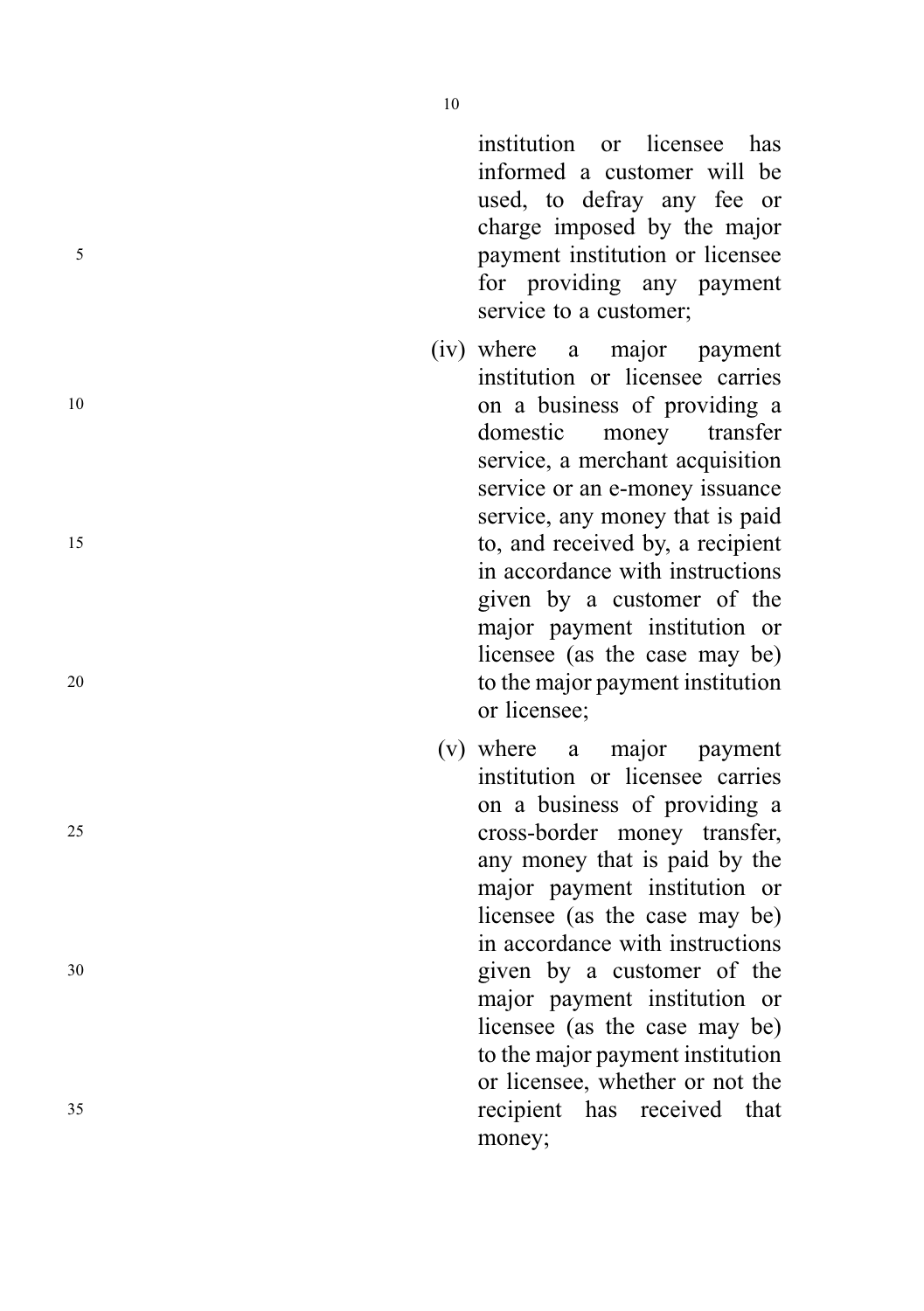(vi) any money paid to any other person that is entitled to the money;".

# Amendment of section 94

- 5. Section 94 of the principal Act is amended <sup>5</sup>
	- (a) by deleting the words "An individual" in subsections  $(1)$ and (2) and substituting in each case the words "A person";
	- (b) by inserting, immediately after subsection (1), the following subsection:

"(1A) Subsection (1) applies only where no other  $10$ provision of this Act creates an offence in connection with the provision of information that is false or misleading in a material particular."; and

(c) by deleting subsection (3) and substituting the following subsection: 15

> "(3) A person who contravenes subsection  $(1)$  or  $(2)$ shall be guilty of an offence and shall be liable on conviction —

- (a) in the case of an individual, to a fine not exceeding \$50,000 or to imprisonment for 20 a term not exceeding 2 years or to both; or
- (b) in any other case, to a fine not exceeding \$100,000.".

## Amendment of section 103

6. Section 103(3) of the principal Act is amended by inserting, <sup>25</sup> immediately after paragraph  $(a)$ , the following paragraph:

> "(*aa*) may relate to all, or any class, category or description of persons or payment services, and may make different provisions for different classes, categories or descriptions of persons or payment services or to a 30 particular person or payment service;".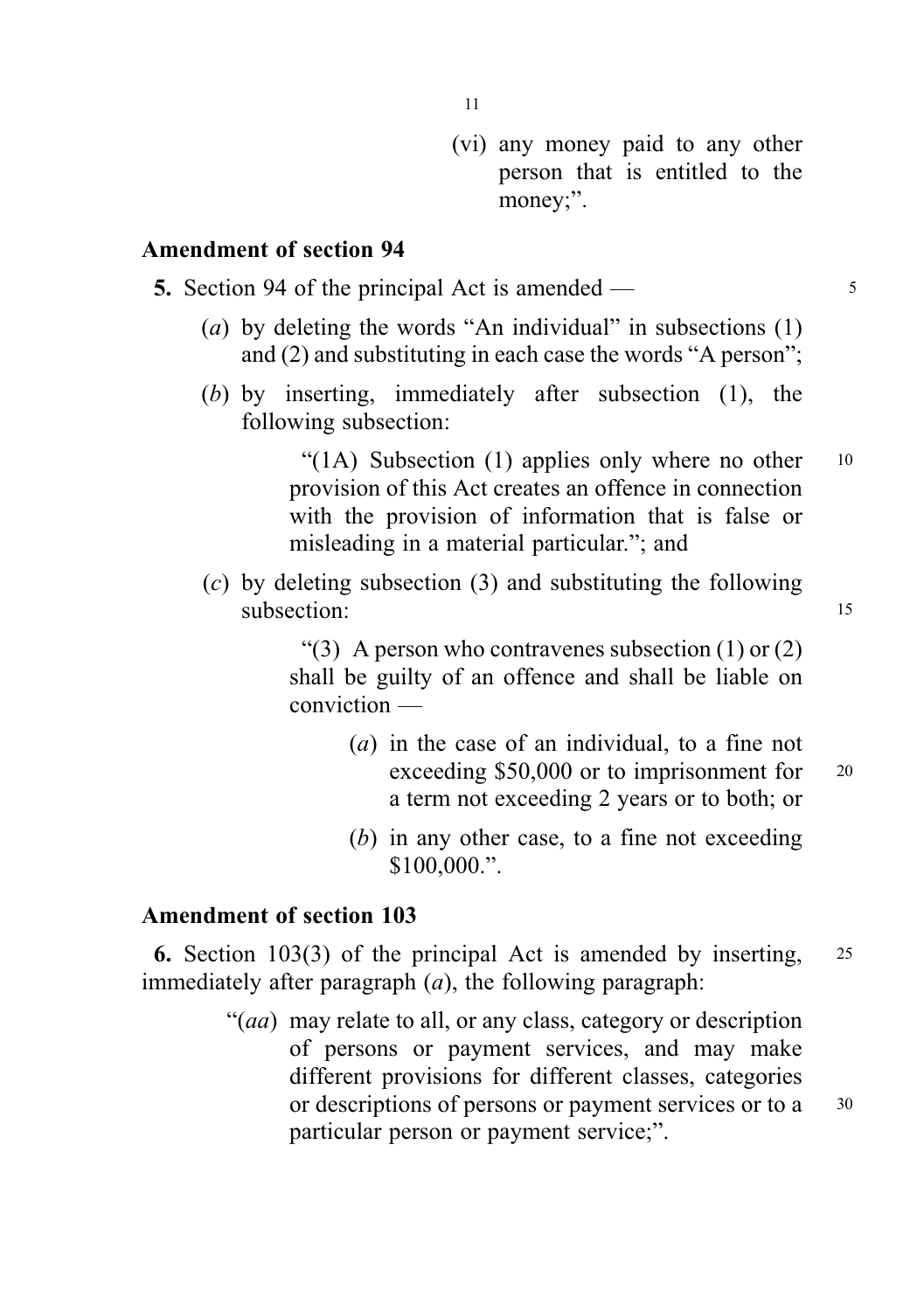## Amendment of First Schedule

- 7. The First Schedule to the principal Act is amended
	- (a) by deleting sub-paragraphs  $(k)$  and  $(l)$  of paragraph 2 and substituting the following sub-paragraphs:
- $\mathfrak{f}$   $\mathfrak{f}(k)$  any digital payment token service that is provided, in respect of any central bank digital payment token, by any central bank or financial institution;
- (l) any digital payment token service that is provided in respect of any limited purpose digital payment 10 token.";
	- (b) by deleting the word "either" in the definition of "cross-border money transfer service" in paragraph 3 and substituting the word "any";
- $(c)$  by inserting, immediately after paragraph  $(b)$  of the <sup>15</sup> definition of "cross-border money transfer service" in paragraph 3, the following paragraph:
- $\mathcal{C}(c)$  any service of arranging for the transmission of money from any country or territory to another country or territory, whether as principal or agent 20 (other than any such service that the Authority may prescribe);":
	- (d) by inserting, immediately after the definition of "digital payment token exchange" in paragraph 3, the following definition:
- 25 " "digital payment token instrument" means any password, code, cipher, cryptogram, private cryptographic key or other instrument that enables a person —
	- (a) to control access to one or more digital payment tokens; or
- 30 (b) to execute a transaction involving one or more digital payment tokens;";
	- (e) by inserting, immediately after paragraph (b) of the definition of "digital payment token service" in paragraph 3, the following paragraphs: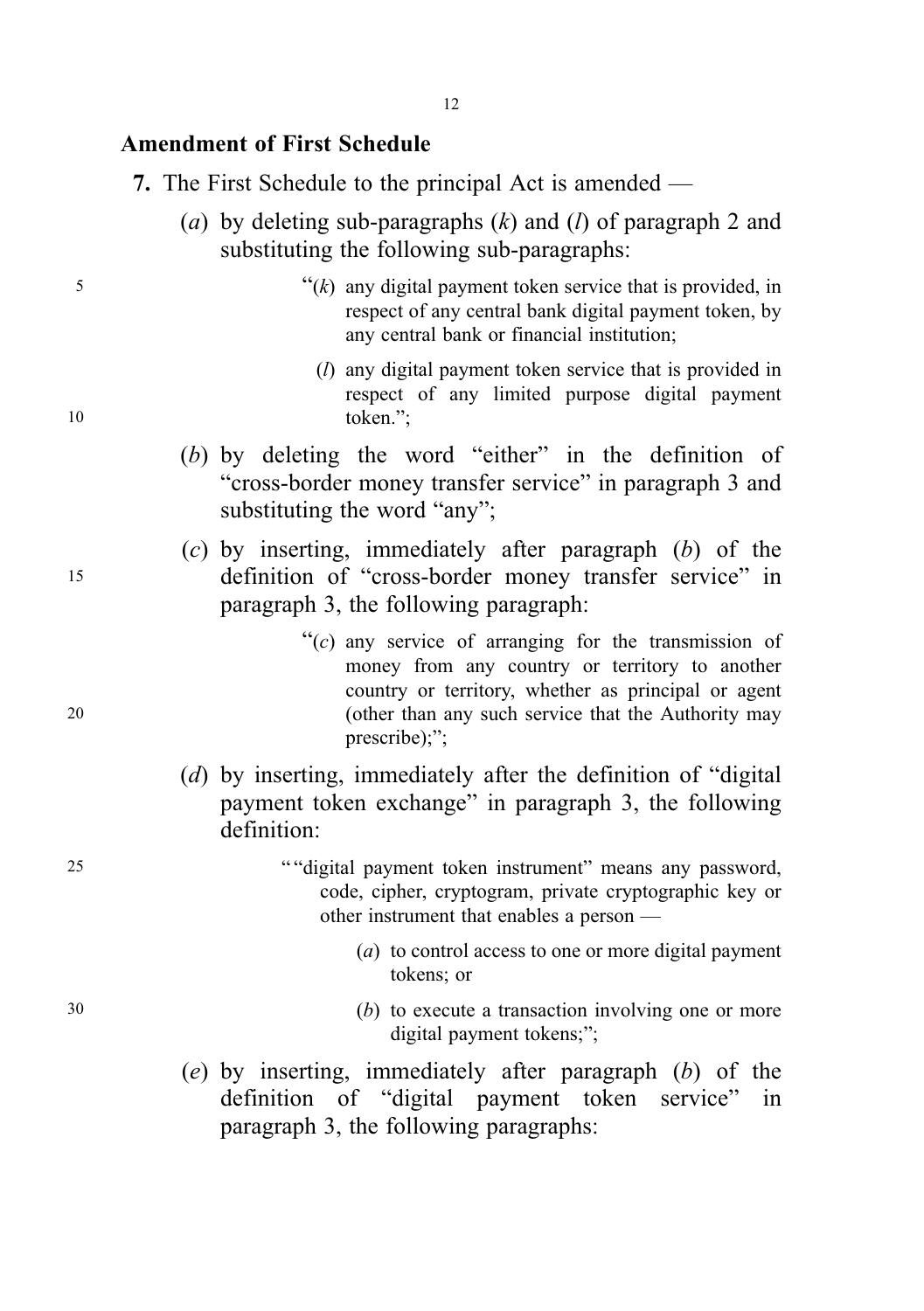- $\mathcal{C}(c)$  any service of accepting (whether as principal or agent) digital payment tokens from one digital payment token account (whether in Singapore or elsewhere), for the purposes of transmitting, or arranging for the transmission of, the digital  $\frac{5}{10}$ payment tokens to another digital payment token account (whether in Singapore or elsewhere);
	- (d) any service of arranging (whether as principal or agent) for the transmission of digital payment tokens from one digital payment token account (whether in 10 Singapore or elsewhere) to another digital payment token account (whether in Singapore or elsewhere);
	- (e) any service of inducing or attempting to induce any person to enter into or to offer to enter into any agreement for or with a view to buying or selling any 15 digital payment token in exchange for any money or any other digital payment token (whether of the same or a different type);
	- (f) any service of safeguarding a digital payment token, where the service provider has control over the digital 20 payment token;
	- (g) any service of carrying out for a customer an instruction relating to a digital payment token, where the service provider has control over the digital payment token; 25
	- (h) any service of safeguarding a digital payment token instrument, where the service provider has control over one or more digital payment tokens associated with the digital payment token instrument;
	- $(i)$  any service of carrying out for a customer an  $30$ instruction relating to one or more digital payment tokens associated with a digital payment token instrument, where the service provider has control over the digital payment token instrument;";
- (*f*) by deleting the words ", in any case where neither the payer  $35$ nor the payee is a financial institution" in the definition of "domestic money transfer service" in paragraph 3 and substituting the words "(except in the case where both the payer and the payee are financial institutions)";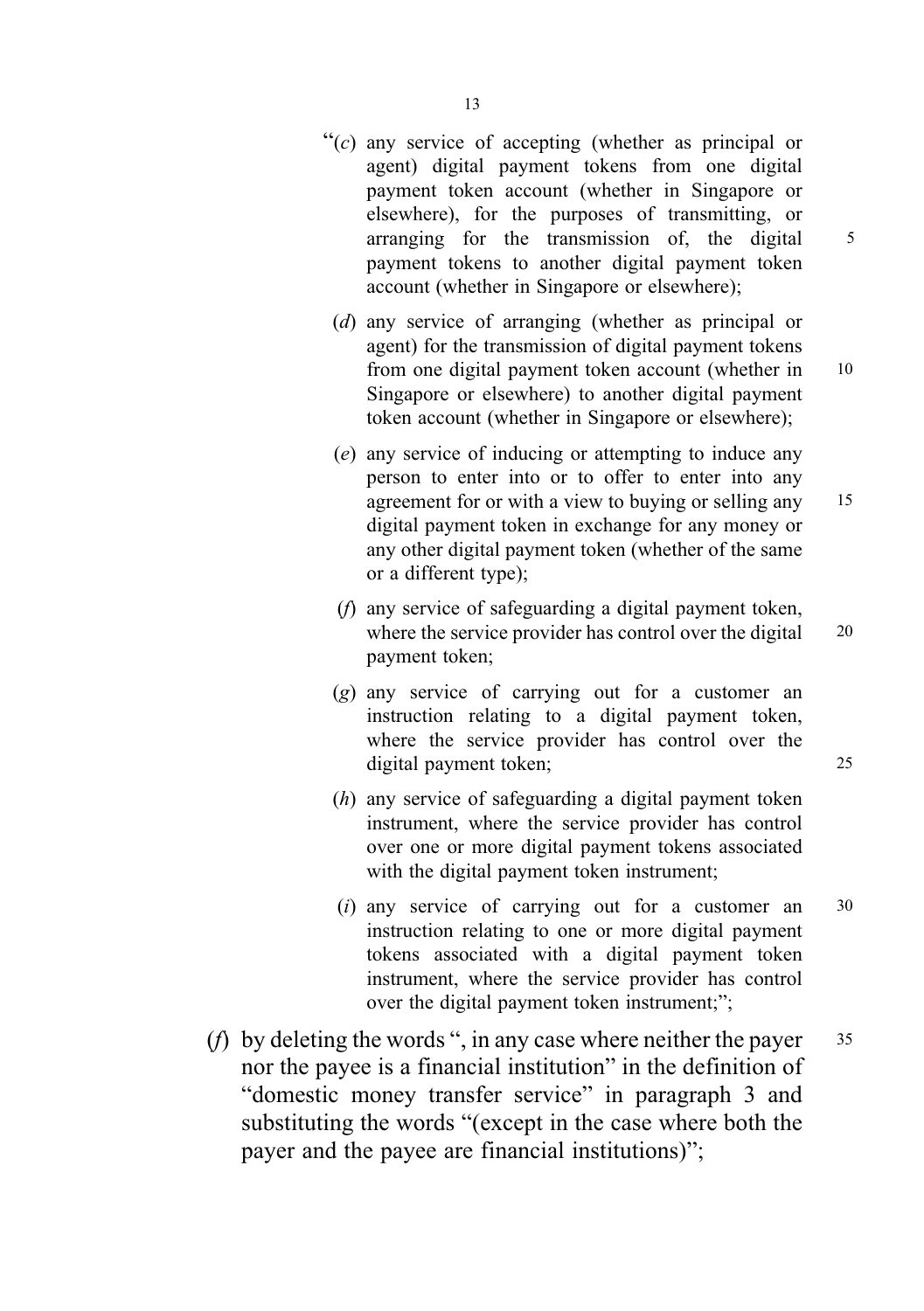- (g) by deleting the word "and" at the end of paragraph  $4(a)(iv)$ ; and
- (h) by deleting the full-stop at the end of sub-paragraph  $(b)$  of paragraph 4 and substituting the word "; and", and by <sup>5</sup> inserting immediately thereafter the following sub-paragraph:
- " $(c)$  a person has control over a digital payment token whether the person has control over the digital payment token solely or jointly with one or more 10 other persons.".

#### Saving and transitional provision

8. For a period of 2 years after the date of commencement of any provision of this Act, the Minister may, by regulations, prescribe such provisions of a saving or transitional nature consequent on the <sup>15</sup> enactment of that provision as the Minister may consider necessary or expedient.

#### EXPLANATORY STATEMENT

This Bill seeks to amend the Payment Services Act 2019 (Act 2 of 2019) (the Act) for the following purposes:

- (a) to widen the definition of "digital payment token service" in order to regulate activities of virtual asset service providers required to be regulated under new standards adopted by the Financial Action Task Force (FATF) on anti-money laundering and countering the financing of terrorism;
- (b) to widen the definition of "cross-border money transfer service" to include transmission of money between 2 countries, arranged by a payment service provider in Singapore, in order to deal with money laundering, terrorism financing, and reputational risks to Singapore, arising from such transmissions of money;
- (c) to expand the powers of the Monetary Authority of Singapore (the Authority) to make regulations imposing additional requirements on licensees that provide digital payment token services;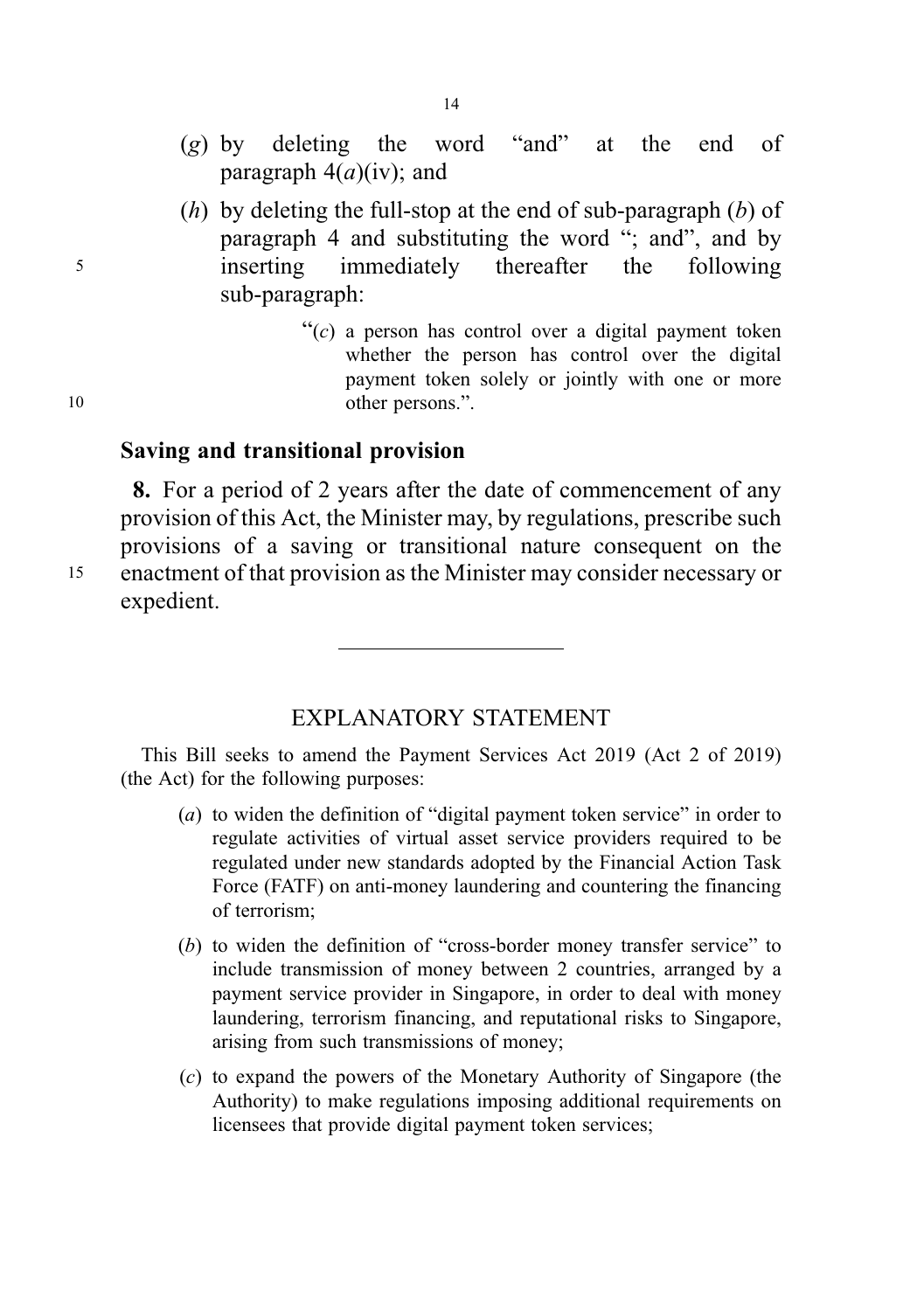- (d) to widen the definition of "domestic money transfer service" such that the definition applies except where both the payer and the payee of a transaction executed under the service are financial institutions;
- (e) to provide that the requirement under section 94 to use reasonable care to ensure that information provided to the Authority for the purposes of the Act is not false or misleading in any material particular, and to use reasonable care to ensure that any document lodged with the Authority is not false or misleading in any material particular, extends to all persons, whether or not the person is an individual;
- (f) to provide that, in relation to the obligations under section 23 to safeguard money received from customers, the Authority may prescribe particular classes of licensees or classes of payment services to which the obligations apply;
- (g) to make miscellaneous and technical amendments.

Clause 1 relates to the short title and commencement.

Clause 2 amends section 2(1) (Interpretation) to insert a new definition of "digital payment token account", a term which means any account, or any device or facility (whether in physical or electronic form), that contains digital payment tokens, and also to insert a new definition of "digital payment token instrument", a term which is defined in the First Schedule (as amended by clause 7).

Clause 3 inserts a new section 21A (Additional requirements in respect of licensee providing digital payment token service) to require a licensee that provides a digital payment token service to satisfy certain new requirements that may be prescribed by regulations (to be made under section 103(1)). The requirements that may be prescribed include requirements relating to the following:

- (a) the extent to which assets (including digital payment tokens) belonging to a customer held by the licensee may be commingled with other assets (including other digital payment tokens) held by the licensee;
- (b) the maintenance in a prescribed manner of a prescribed amount or percentage of assets (including digital payment tokens) by a licensee;
- (c) the safeguarding of customer assets (including digital payment tokens) in the event of the insolvency of the licensee;
- (*d*) insurance against the risk of insolvency of the licensee;
- (e) the manner of dealing with customers for the purposes of safeguarding customers' assets (including digital payment tokens), protecting data and safeguarding digital payment token instruments;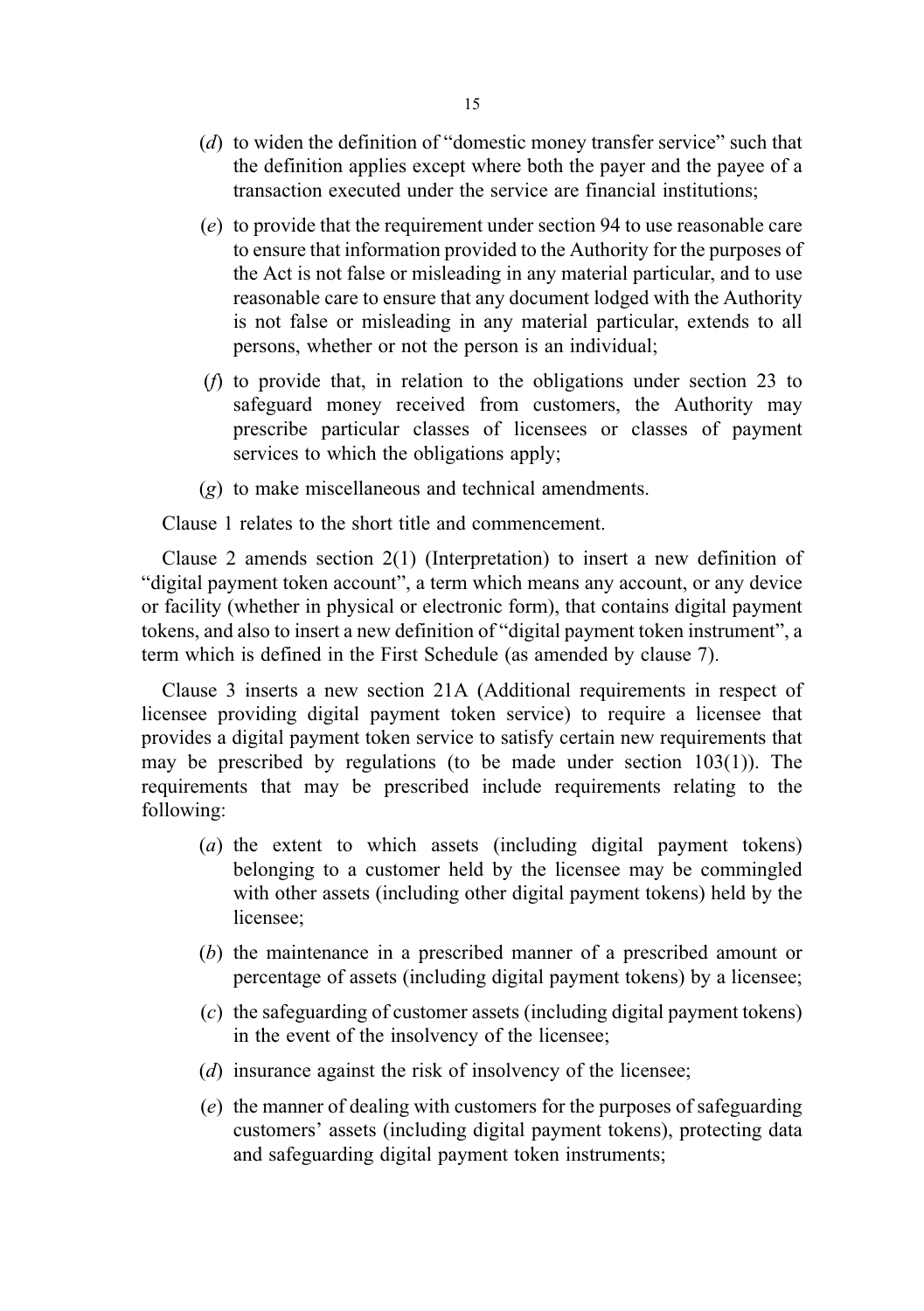- (f) the disclosure of certain information to customers;
- (g) the monitoring of customers' digital payment token accounts and assets (including digital payment tokens);
- (h) the standards and processes to safeguard against unauthorised use of customers' assets (including digital payment tokens) and digital payment token instruments, and to protect against unauthorised use and disclosure of data;
- (i) the amount of digital payment tokens that can be contained or transferred from a digital payment token account and which a licensee can hold or transfer;
- (j) the exchange of digital payment tokens for Singapore currency;
- (k) the use of moneys collected in exchange for digital payment tokens for any business activity of the licensee;
- (l) the use of digital payment tokens for any business activity of the licensee.

A licensee must also satisfy requirements prescribed in regulations made under section 103(1) relating to matters that the Authority considers necessary or expedient in the interest of the public or a section of the public, the stability of the financial system in Singapore, or the monetary policy of the Authority. Contravention of the requirements prescribed in the regulations is an offence. The regulations may provide for a specific maximum penalty, set out in the new section 21A(3), for the contravention of certain requirements. Where no specific maximum penalty is set out, the regulations may provide for the maximum penalty set out in section 103(3).

Clause 4 amends section 23 (Safeguarding of money received from customer).

Clause  $4(a)$  amends section 23(1) to refine and extend the scope of application of section 23(2). The amended section 23(2) will apply to any prescribed major payment institution in respect of a prescribed payment service (other than a domestic money transfer service, a cross-border money transfer service or a merchant acquisition service), instead of every prescribed major payment institution in respect of a prescribed payment service. The amended section 23(2) is extended to apply, additionally, to any prescribed licensee (other than a major payment institution) in respect of a prescribed payment service.

Clause  $4(b)$ ,  $(d)$ ,  $(e)$ ,  $(f)$ ,  $(h)$ ,  $(i)$ ,  $(i)$ ,  $(k)$ ,  $(h)$ ,  $(m)$ ,  $(n)$  and  $(o)$  amends section 23 to include a reference to a licensee wherever there is a reference to a major payment institution (consequential to the amendments to section 23(1) and (3)).

Clause  $4(c)$  amends section 23(3) to refine and extend the scope of application of section 23(4). The amended section 23(4) will apply to any prescribed major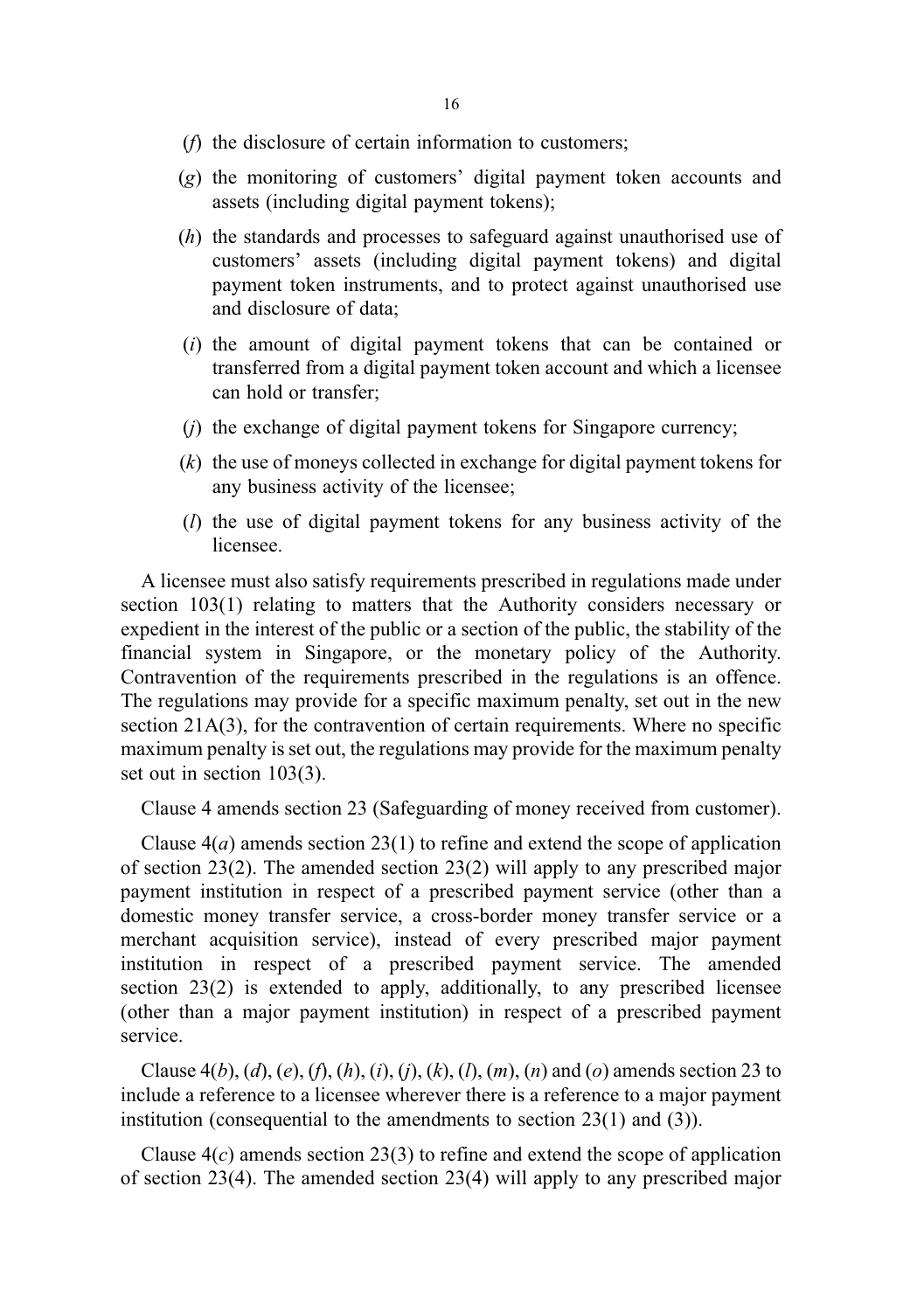payment institution in respect of a prescribed payment service (other than an e-money issuance service), instead of every prescribed major payment institution in respect of a prescribed payment service. The amended section 23(4) is extended to apply, additionally, to any prescribed licensee (other than a major payment institution) in respect of a prescribed payment service.

Clause  $4(g)$  amends section  $23(5)(d)$  to include an express reference to "digital" payment tokens" where there is a reference to e-money.

Clause  $4(p)$  amends section 23(11) to set out the penalties for a contravention of section 23(2), (9) or (10) by a major payment institution or licensee mentioned in section  $23(1)$ .

Clause  $4(q)$  deletes and substitutes section 23(12). The new section 23(12) sets out the penalties for a contravention of section  $23(4)$ ,  $(9)$  or  $(10)$ , or a failure to comply with any condition imposed under section  $23(8)$ , by a major payment institution or licensee mentioned in section 23(3). The existing section 23(12) is no longer necessary because the amendments made by clause 4 apply section 23 expressly to a prescribed licensee (other than a major payment institution) in respect of a prescribed payment service.

Clause  $4(r)$  deletes section 23(13). The existing section 23(13) is no longer necessary because of the amendments made by clause  $4(g)$  (to include an express reference to "digital payment tokens" where there is a reference to e-money or specified e-money) and clause  $4(s)$  (to clarify that the part of the definition that refers to money for which the major payment institution or licensee has issued specified e-money in exchange applies only in the case of an e-money issuance service) (explained below).

Clause  $4(s)$  deletes and substitutes the definition of "relevant money" in section 23(14). Among other amendments, paragraph  $(a)(ii)(B)$  of the new definition clarifies that the part of the definition that refers to money for which the major payment institution or licensee has issued specified e-money in exchange applies only in the case of an e-money issuance service. The words "paid to a recipient" in paragraph  $(b)(v)$  of the existing definition are substituted with the words "paid by the major payment institution or licensee (as the case may be)" in the new definition to clarify that the money referred to in that paragraph need not have been received by the intended recipient of the money.

Clause 5 amends section 94 (General duty to use reasonable care not to provide false information to Authority) to provide that section 94(1) and (2) (relating to the duty to use reasonable care to ensure that information or any document provided to the Authority is not false or misleading in any material particular) applies to persons, instead of individuals only. The new section 94(1A) provides that section 94(1) applies only where no other provision of the Act creates an offence in connection with the provision of information that is false or misleading in a material particular. The existing section 94(3) is substituted with a new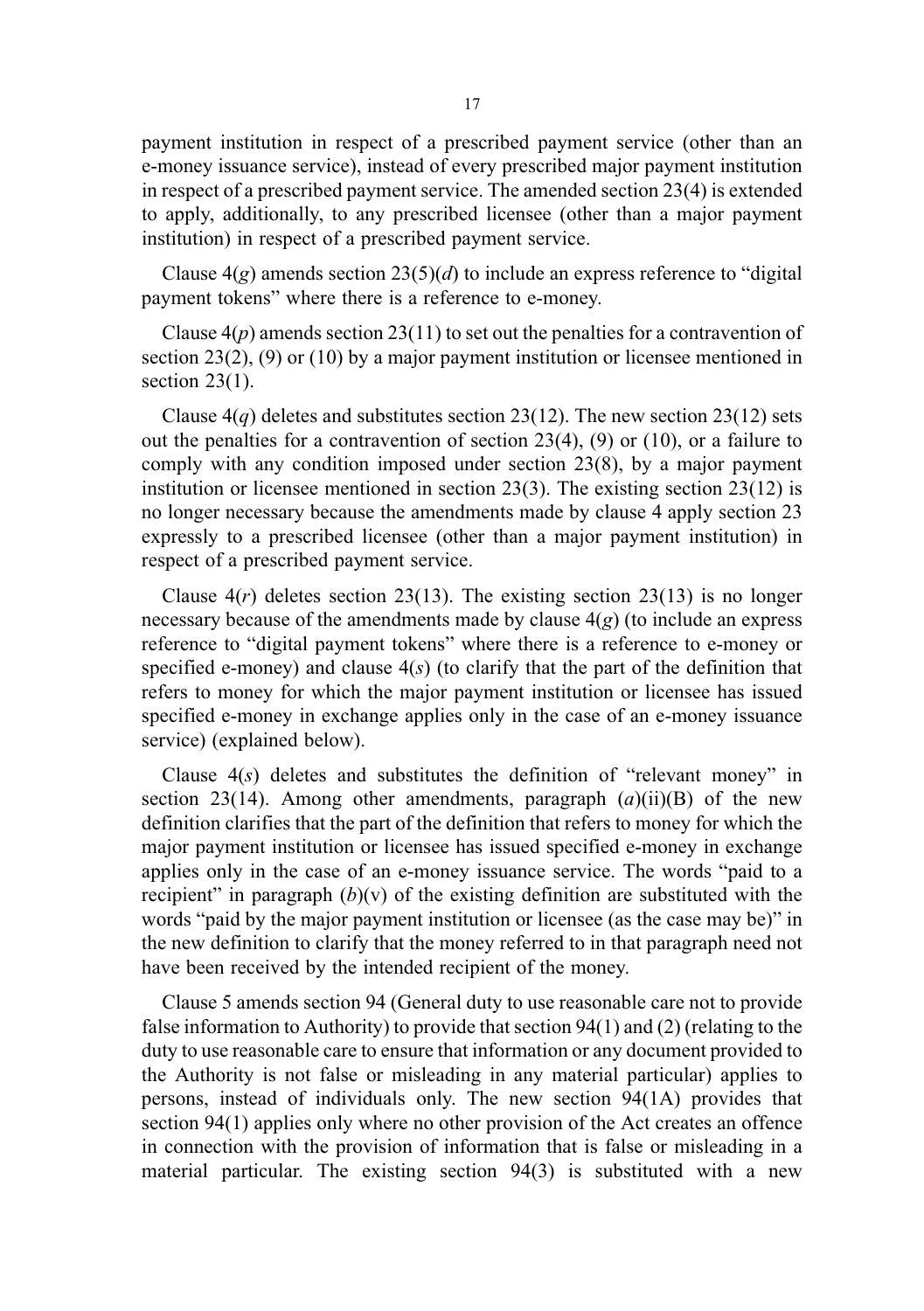section 94(3) to set out the penalties for a contravention of section 94(1) or (2) by persons other than individuals (in addition to the penalties for a contravention by individuals).

Clause 6 amends section 103(3) (Power of Authority to make regulations) to provide that regulations made under section 103 may relate to all, or any class, category or description of persons or payment services, and may make different provisions for different classes, categories or descriptions of persons or payment services or to a particular person or payment service. For example, regulations made under section 103 for the purposes of the new section 21A(1) may apply only to a particular class of licensees that provide a digital payment token service, or only to licensees that provide a particular category of digital payment token services.

Clause 7 amends the First Schedule (Payment services).

Clause  $7(a)$  amends the exclusions from the definition of "payment service" under paragraph  $2(k)$  and  $(l)$  of the First Schedule, consequential to the amendments to the definition of "digital payment token service" made by clause  $7(e)$ . Any digital payment token service that is provided, in respect of any central bank digital payment token, by any central bank or financial institution, and any digital payment token service that is provided in respect of any limited purpose digital payment token, is excluded from the definition of "payment service".

Clause  $7(b)$  and  $(c)$  expands the definition of "cross-border money transfer service" to include any service of arranging for the transmission of money from any country or territory to another country or territory, whether as principal or agent (other than a service prescribed by the Authority).

Clause  $7(d)$  inserts a new definition of "digital payment token instrument", which means any password, code, cipher, cryptogram, private cryptographic key or other instrument that enables a person to control access to one or more digital payment tokens or to execute a transaction involving one or more digital payment tokens. A private cryptographic key is a form of cryptography that allows a user of a digital payment token account to access his or her digital payment tokens contained in the digital payment token account.

Clause  $7(e)$  widens the definition of "digital payment token service". The following services fall within the new definition:

(a) any service of accepting (whether as principal or agent) digital payment tokens from one digital payment token account (whether in Singapore or elsewhere), for the purposes of transmitting, or arranging for the transmission of, the digital payment tokens to another digital payment token account (whether in Singapore or elsewhere);